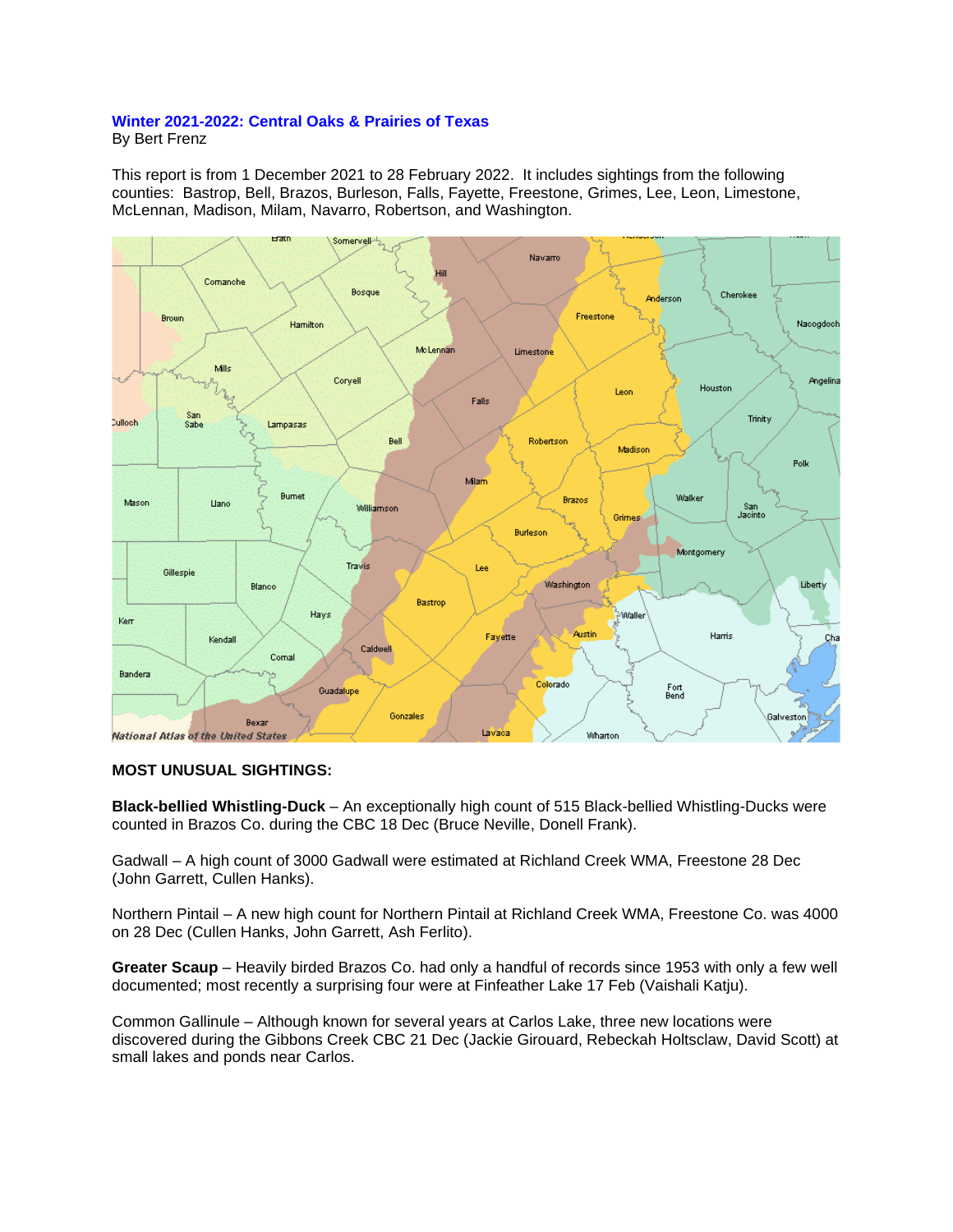American Coot – Immense rafts of American Coots were found, including 8000 at Richland Creek WMA, Freestone Co. 28 Dec (Cullen Hanks, John Garrett, Ash Ferlito) and 11 200 at Stillhouse Hollow Lake Union Grove WMA, Bell Co. 12 Dec (Steve Glover, Greg Cook, Blaine Carnes).

**Whooping Crane** – A late family of three Whooping Cranes briefly visited Alligator Road in Bell Co. and adjacent Williamson Co. 28 Dec—2 Jan (Cullen Hanks, John Garrett, Ash Ferlito) and may have been tardy migrants following a very mild fall and early winter. From a colored leg band, the male crane was identified as an eleven-year-old from the natural migratory population that breeds in Canada and had been marked at Aransas NWR 6 Jan 2013 as a two-year-old paired bird.

**American Golden-Plover** – A late American Golden-Plover found at Union Grove WMA in Bell Co. 25 Nov was still seen again 7 Dec (Randy Pinkston). Two at Lake Somerville's Welch Park, Burleson Co. 20 Feb (Laura Sare) were early.

**Peregrine Falcon** – Apart from migration, Peregrine Falcons are almost always observed singly, so two falcons hunting together, cruising as a pair, and one capturing a Killdeer, was an unexpected surprise at CR 422 in Milam Co. 3 Jan (Sean Mecredy).

**Ash-throated Flycatcher** – Rare in Brazos Co., an Ash-throated Flycatcher was photographed at Nunn Jones Road 7 Dec (ph. Simon Kiacz) and more surprisingly, another was observed nearly daily 2-27 Dec (Brent Cox) at Ecology and Natural Resource area.

**Least Flycatcher** – Not expected in winter, a Least Flycatcher was at Barton Creek Wilderness Park 27- 30 Dec (Cullen Hanks, John Garrett, Ash Ferlito) and another was photographed at Richland Creek WMA in Freestone Co. 30 Dec (ph. Bob Friedrichs).

**Rock Wren** – The last report of a Rock Wren in McLennan Co. was in 2008, so one in the large rocks beside Lake Waco dam 20 Dec (ph. Mike Hernandez) was a surprise. It was found at the rocks again 5-6 Jan (Caleb Clarkson, Randolph King).

Sedge Wren – A new high count for Brazos Co. was 17 Sedge Wrens 13 Dec (Simon Kiacz) at Ecology and Natural Resource area. As many as seven were in view at the same time with others calling nearby.

**Lapland Longspur** – On 19 Jan (Bill Eisele) a remarkably high count of 1400 Lapland Longspurs at Sims Lane in Brazos Co. was totaled from 17 groups of 50 in one flock flying overhead in a long string, followed by another flock of 500 joining 100 on the ground.

**Dark-eyed Junco** – Although the Slate-colored form is common, the Oregon form is reported only about 6% of the time in the central oaks and prairies region and most of these are single birds rarely seen more than a day. Thus, it is quite surprising for up to three Oregon Juncos visiting daily at a backyard feeder at a home near Centerville, Leon Co. 19 Jan+ (ph. Greg Page).

**Henslow's Sparrow** – In Brazos Co. a Henslow's Sparrow seen in the fall continued to 14 Feb (Laura Sare) at Ecology & Natural Resource area and on several occasions two were seen. Another individual was reported at Veteran's Park in College Station 12 Jan+ (Tyler Scott).

**Baltimore Oriole** – Out of season Baltimore Orioles included a male at Smithville, Bastrop Co. 30 Jan-1 Feb (Ron & Susan Martin), one at Platt Lane, Travis Co. 31 Dec (Jason Leifester) and nearby at Hornsby Bend 30 Jan (ph. Gary Holmes, Lisa Holmes, Margaret Kirby Taylor, Shelli Ellerbe).

**Cape May Warbler** – Quite unexpected and a first for Bell Co., a Cape May Warbler was at Temple 18 Dec (Randy Pinkston).

**Black-headed Grosbeak** – Rarely seen in Bastrop Co., a Black-headed Grosbeak visited Elgin feeders 24 Jan—4 Feb (Jason Leifester).